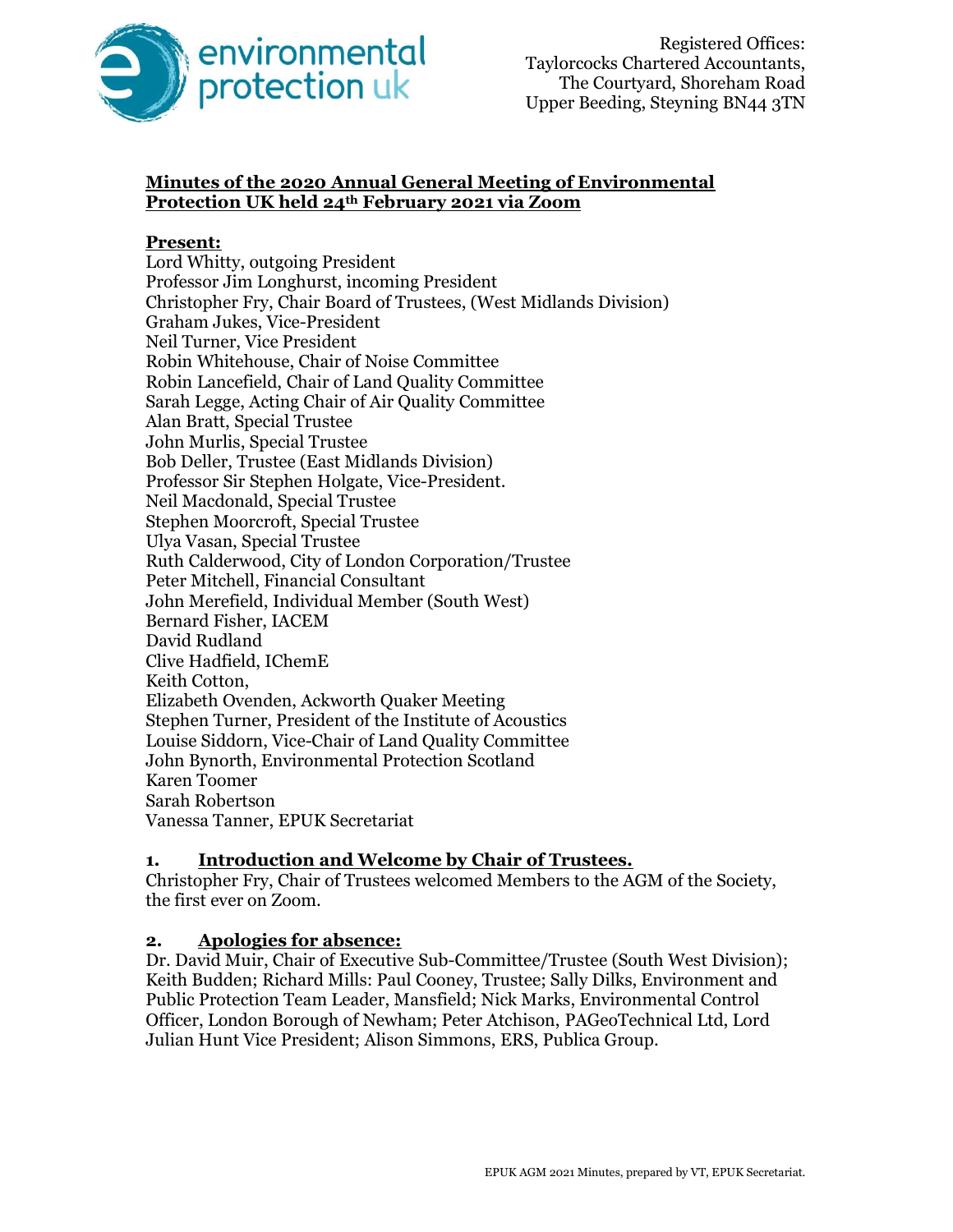

### 3. To agree the Minutes of the 2019 Annual General Meeting held on 26th February 2020.

The minutes had been previously circulated and are also available on the EPUK website.

Proposed: John Merefield Seconded: Graham Jukes

## At this point Professor Sir Stephen Holgate gave a presentation focussing on the tragic case of the death of Ella Adoo Kissa-Debrah.

There were a number of questions and comments from the AGM to which Sir Stephen responded. Many drew attention to the lack of enforcement powers and the acute need for an independent inter-disciplinary approach which is solution driven. EPUK should gather example of good practice such as that shared by Ruth Calderwood from London City Council which involves local citizens in measuring pollution levels. Those cases could then be used as exemplars for driving forward the connection between the areas of government responsible for making pertinent decisions regarding air pollution, and also noise levels in towns and cities. All this needs to be in conjunction with health professionals. The overall feeling is that further deaths attributed to air quality must be prevented.

# 4. To note the accounts for year ended 31 March 2020.

 The accounts had been previously distributed and are also available on the website. CF highlighted that it takes £26,000 simply to run EPUK and we need to ensure that is covered by our income.

Proposed: Neil Turner Seconded: Robin Whitehouse

# 5. To receive a Trustees' Report by the Chair of Trustees.

The report had previously been circulated. CF raised his concerns regarding the Divisions and stressed the importance of resurrecting all of them. In the past they served well for local events and seminars. He also drew attention to our valuable links to European and International organisations such as EFRA and IUAPPA.

Ulya Vasan, Trustee, was invited to present the 2021-2026 Financial Development Plan. In summary, the aims of EPUK are to invest in staff and the website; improve Trustees' choice in policy advocacy and improve member services. Funding is required for Communications and Marketing plus events such as Noise Action Week and Clean Air Day as well as a hybrid Conference. This funding will need to come from increased subscriptions, in particular Local Authorities, Gold Membership, Universities and private companies and also from charitable organisation grants. Christopher Fry mentioned the bid we are about to put in for Noise Action Week.

Liz Ovenden mentioned her experience in gaining funding recently and has collated a list of charitable organisations which she is happy to share. Neil Turner expressed his optimism for the future of EPUK in all three policy areas.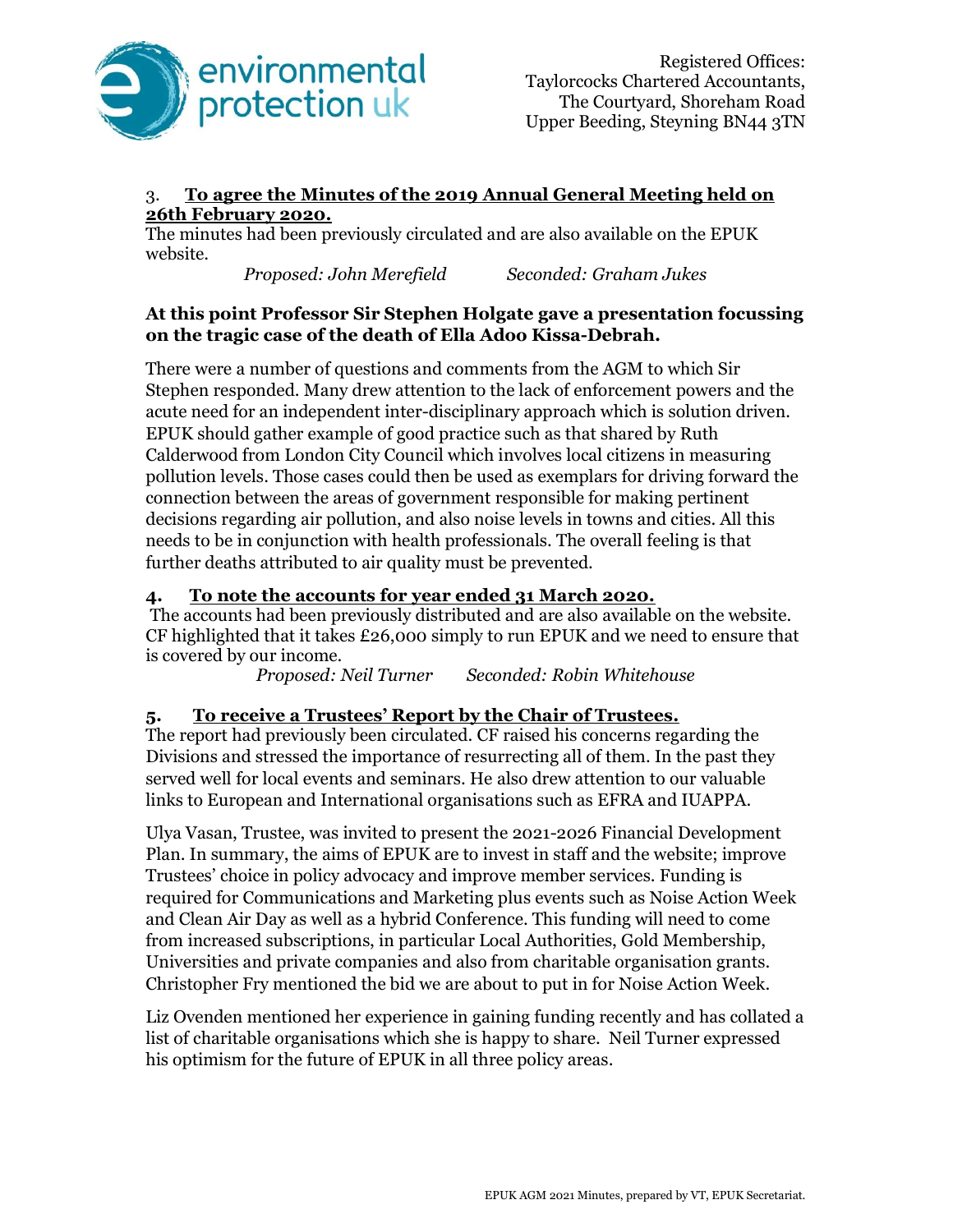

Registered Offices: Taylorcocks Chartered Accountants, The Courtyard, Shoreham Road Upper Beeding, Steyning BN44 3TN

It was felt that Clean Air Day is an important feature of the EPUK calendar. Sarah Legge clarified that the Society does no run the event but just supports the campaign which is run nationally. Christopher Fry mentioned our new links with like-minded organisations such as CIWEM as well as the Institute of Acoustics. John Murlis made reference to the newly branded EPUK Development Plan and COP26 and the inextricable link between climate change and air quality.

#### 6. To thank Lord Whitty the former President for continuing in the absence of his successor.

Under Regulation 48 of the Articles of Association the Board of Trustees recommended election of a new President of Environmental Protection UK and Members were asked to accept the recommendation and appoint Professor James Longhurst under Regulation 88.

In his speech as outgoing President, Lord Whitty thanked everyone involved in EPUK. He felt that voice of EPUK ought to reflect public opinion and that air quality should be raised in its profile. He will continue as Vice-President and support EPUK and the Environment Bill. However, it is just as important to back individual Bills with an environmental theme. It would be great to reproduce another 1956 moment and tackle many aspects of air quality, noise and land quality. Lord Whitty will be on the Environmental and Climate Change Committee from April and will be a voice within Parliament. He reiterated that now is a good time for EPUK with prospects of more funding and the resources in the form of our membership.

Christopher Fry again thanked Lord Whitty and handed the chain of office, virtually, to Professor James Longhurst and invited the AGM to agree his appointment.

Proposed: Board of Trustees Seconded: Sarah Legge

7. Address by the new President of Environmental Protection UK. Professor Longhurst's incoming President's address, see appendix 1.

Christopher Fry thanked Prof Longhurst and mentioned that Members need to use their influence to encourage more Universities to join EPUK. Birmingham University is already on board and Neil Turner is working with a contact at Salford University. JL agreed to promote EPUK within his circles adding that a Learning Package online would stimulate such membership within the university world.

### 8. To note that under Regulation 49 of the Articles the Board of Trustees recommend the re-election of the following as Vice-Presidents.

The Lord Hunt, Professor Sir Stephen Holgate, and the Lord Whitty. Members were asked to ratify these appointments under Article 88 and Honorary Membership to each under Article 3.

Proposed: Board of Trustees Seconded: Graham Jukes